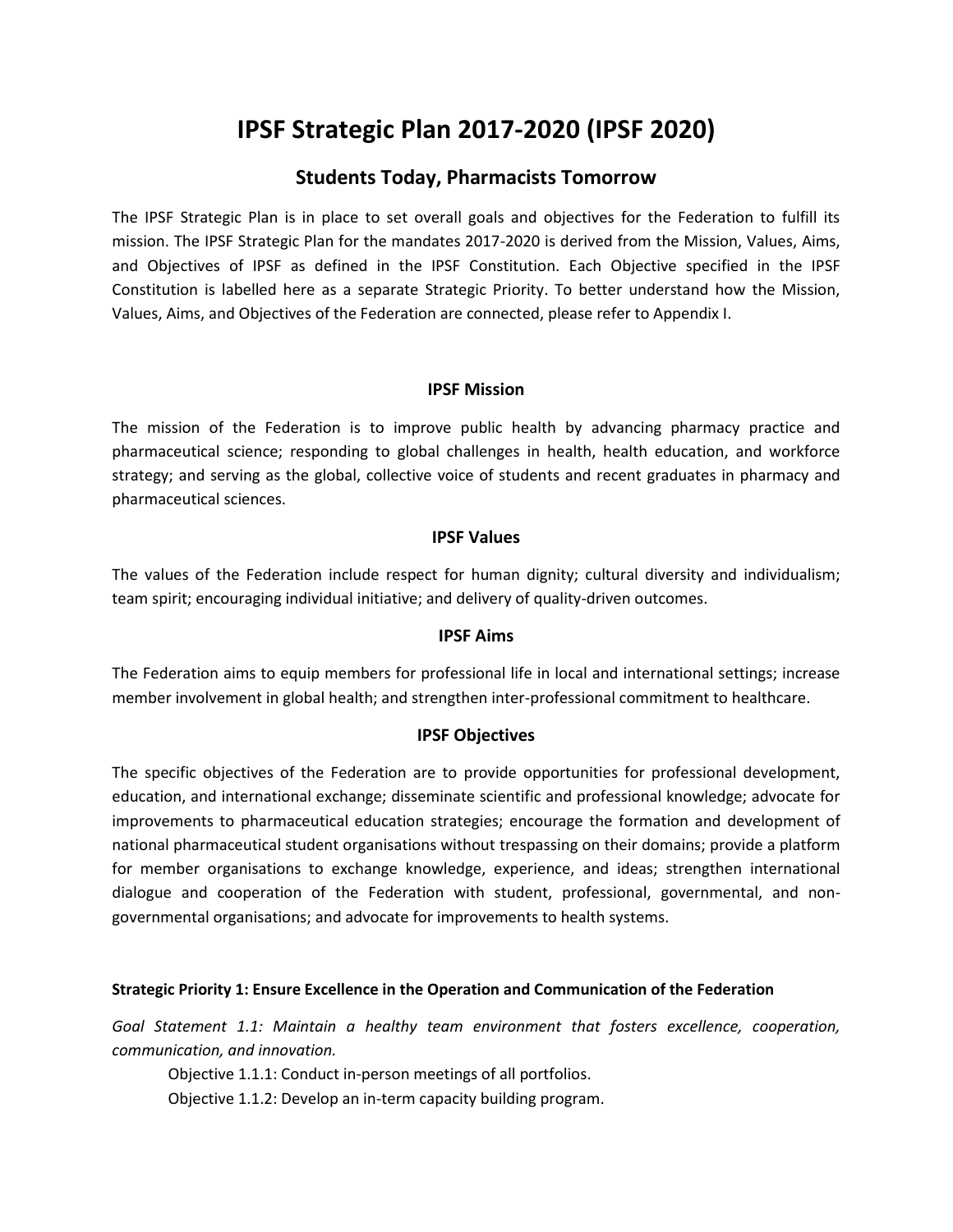*Goal Statement 1.2: Ensure fiscal responsibility, stability, and transparency in all activities of the Federation.*

Objective 1.2.1: Approach potential sponsors and donors on a regional and international level to ensure growth and maintenance of the Federation.

Objective 1.2.2: Encourage the annual mutual sharing of best financial practices between Regional Offices.

*Goal Statement 1.3: Produce timely and relevant publications through diverse media outlets that promote the purpose, events, and endeavours of the Federation.* 

Objective 1.3.1: Utilise written and audio-visual formats to promote the Federation's events and projects.

Objective 1.3.2: Establish and maintain a regularly produced direct-to-member publication highlighting current Federation news and information.

Objective 1.3.3: Produce quarterly newsletters, with the fourth quarter newsletter serving as an annual report, that promotes the development of member writing skills through articles relevant to the work of the Federation.

Objective 1.3.4: Publish timely press releases related to important IPSF endeavours, events, and partnerships.

*Goal Statement 1.4: Maintain the records and archives of the Federation in order to preserve its history and further its progress.* 

Objective 1.4.1: Create and maintain an electronic archiving system that allows all members to access and discover the Federation's history through important documents.

Objective 1.4.2: Convert all available important Federation documents to an electronic version to increase preservation efforts and accessibility.

Objective 1.4.3: Ensure continuous monitoring of Federation activities and provide timely statistical reports on the impact of those activities to current and potential member organisations and external partners.

## **Strategic Priority 2: Provide Opportunities for Professional Development, Education, and International Exchange**

*Goal Statement 2.1: Provide opportunities for professional development of Federation members.* 

Objective 2.1.1: Promote professional development events by continuously encouraging member associations to organize at least one professional development event annually.

Objective 2.1.2: Equip members for professional life in local and international settings through online global and regional initiatives that encourage member participation.

Objective 2.1.3: Increase awareness of professional development events among new member associations by sharing guidelines and materials which they will find useful in organizing these events.

Objective 2.1.4: Ensure that all IPSF professional development initiatives, including Patient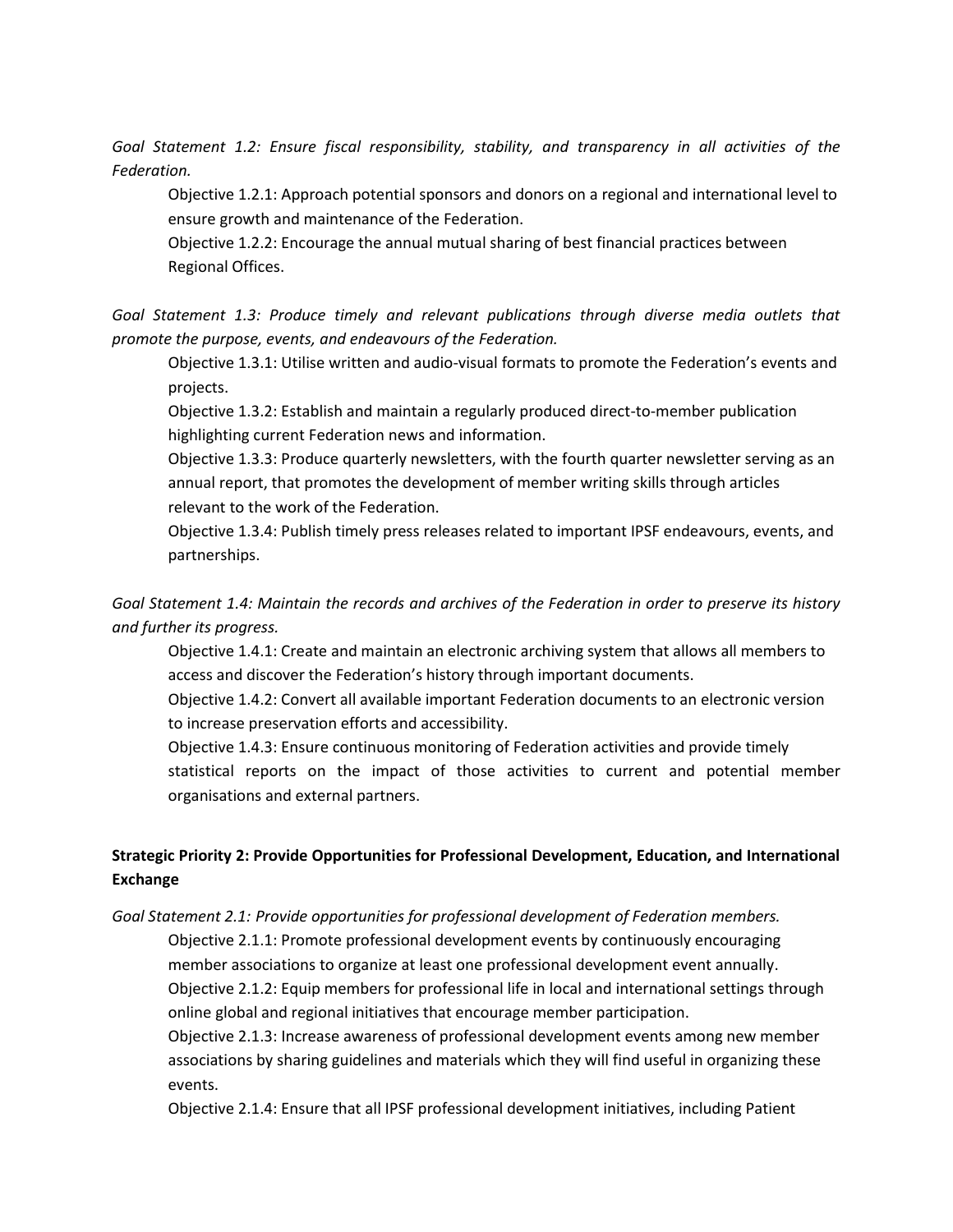Counselling, Clinical Skills, and Compounding, are conducted at all Regional Symposia and World Congresses.

Objective 2.1.5: Seek out and develop leadership and personal development trainings and opportunities for Federation members, with focused attention devoted to online possibilities. Objective 2.1.6: Conduct IPSF Trainer Development Camps (TDCs) in all five Regions for sustainable regional and international trainer pools.

Objective 2.1.7: Create empowerment and mentorship opportunities for IPSF trainers to constantly develop themselves and others.

*Goal Statement 2.2: Increase awareness of the Student Exchange Programme (SEP) and the number of successful exchanges.*

Objective 2.2.1: Increase awareness of SEP by promoting social and networking initiatives between students, IPSF Member Organisations, and local and national partners.

Objective 2.2.2: Increase the number of SEP placements globally, with focused attention to target regions such as PARO and AfRO.

Objective 2.2.3: Increase the number of member countries participating in Student Exchange Programme.

Objective 2.2.4: Provide support, guidance, and tools to Student Exchange Officers (SEO) aimed at increasing the number of placements through collaboration with national and local partners.

Objective 2.2.5: Maximize the potential of existing opportunities and resources by increasing the number of placed students globally and the number of successful exchanges.

Objective 2.2.6: Ensure SEP is recognized by and promoted to participants as an IPSF-led activity of professional development and exchange of good practices.

*Goal Statement 2.3: Standardize the quality of the Student Exchange Programme in all participating countries.*

Objective 2.3.1: Promote excellence in SEP through the establishment of standards and quality assurance mechanisms to improve the practice and social experience of pharmacy students participating in the programme.

Objective 2.3.2: Establish mechanisms to improve and standardize SEO training to fulfill the Mission and Vision of SEP.

Objective 2.3.3: To develop Student Exchange Committee training to improve help and guidance to SEOs through the SEC Buddy Program.

Objective 2.3.4: Provide support to member countries in organizing Public Health campaigns and Professional Development events for SEP students in collaboration with Public Health and Professional Development Portfolios.

Objective 2.3.5.: Provide information and training to SEP students who successfully complete an exchange on how to integrate their experience into leadership and advocacy opportunities on a local, regional, and international level.

*Goal Statement 2.4: Develop and implement a Graduate Placement Programme (GPP) as a benefit to Federation members.*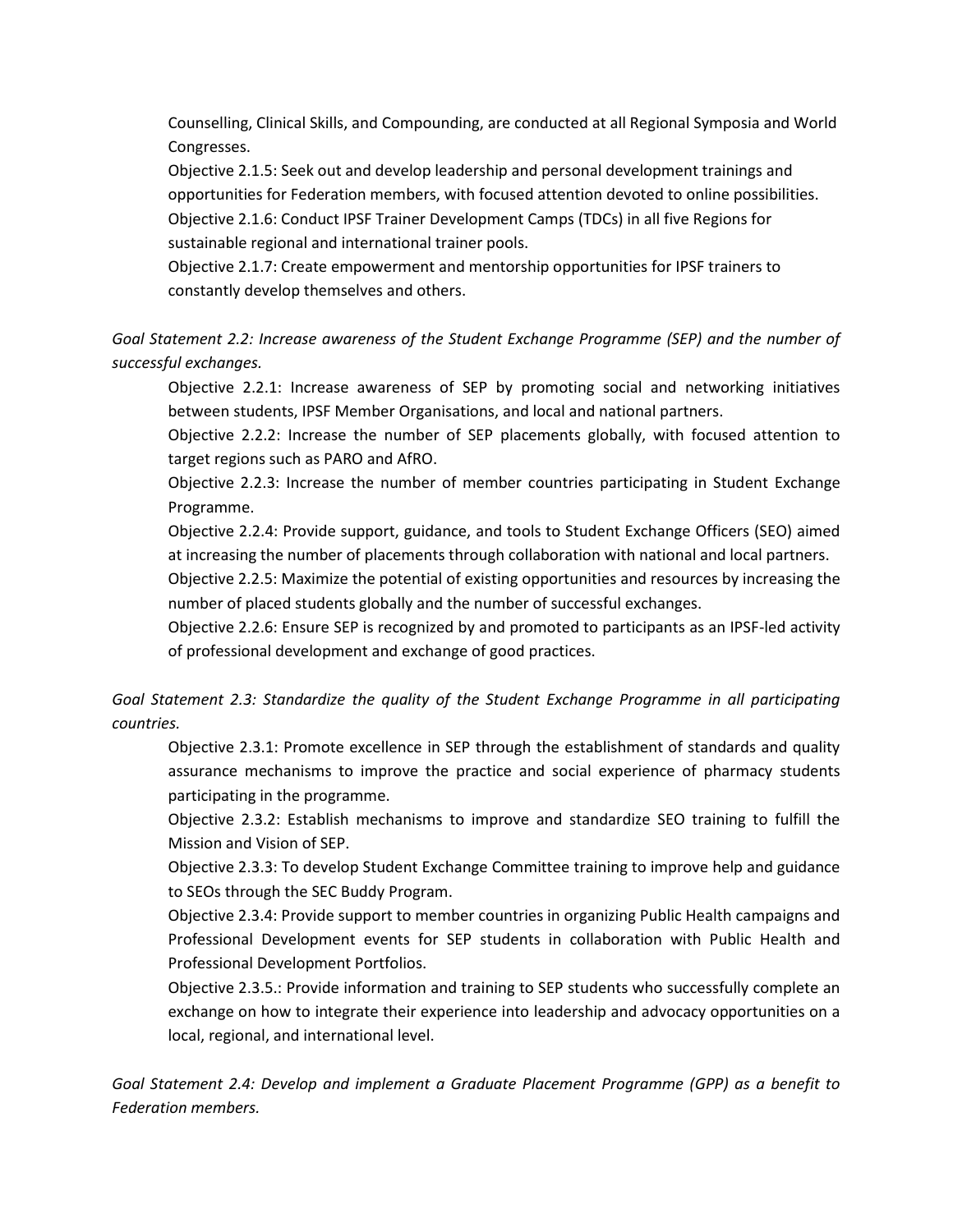Objective 2.4.1: Offer international professional networking opportunities and higher level entry positions for new graduates.

Objective 2.4.2: Provide paid international pharmacy placements in pharmaceutical business, professional organizations and associations, industry, healthcare-related bodies, and research institutions to make them more accessible to all the IPSF recent graduates.

Objective 2.4.3: Offer positions in a foreign, multicultural, and challenging environment to provide good practical knowledge as a head start for better personal and professional development.

Objective 2.4.4: Provide companies with the most competent trainees based on background, company requirements, and the potential to remain their employees after the GPP is completed.

Objective 2.4.5: Continue to provide annual placements with the same partners to increase the number and quality of placements each year.

*Goal Statement 2.5: Develop initiatives that specifically address the professional needs and promote the engagement of pharmaceutical sciences students in the Federation.* 

Objective 2.5.1: Develop professional development initiatives focused on aspects of the science and technology of medical products.

Objective 2.5.2: Ensure the annual Scientific Symposium consists of presentations relevant to the interests and educational needs of pharmaceutical sciences students.

Objective 2.5.3: Provide an international platform for interactions amongst pharmaceutical scientists and students.

Objective 2.5.4: Explore and expand partnerships that allow the Federation to network with other organisations focused on pharmaceutical sciences.

### **Strategic Priority 3: Disseminate Scientific and Professional Knowledge**

*Goal Statement 3.1: Utilize the Phuture publication to disseminate knowledge and promote student and young professional research initiatives.*

Objective 3.1.1: Publish original research, review articles, case studies, and commentaries that represent student work and student voices.

Objective 3.1.2: Address current issues in pharmacy and pharmaceutical sciences to deliver valuable information to the student community.

Objective 3.1.3: Promote high quality research standards and enforce a standardized citation style.

*Goal Statement 3.2: Develop research initiatives that expand student knowledge, engagement, and provide value to the Federation.*

Objective 3.2.1: Obtain member input on important topics related to pharmacy education and analyze and share the data with the membership.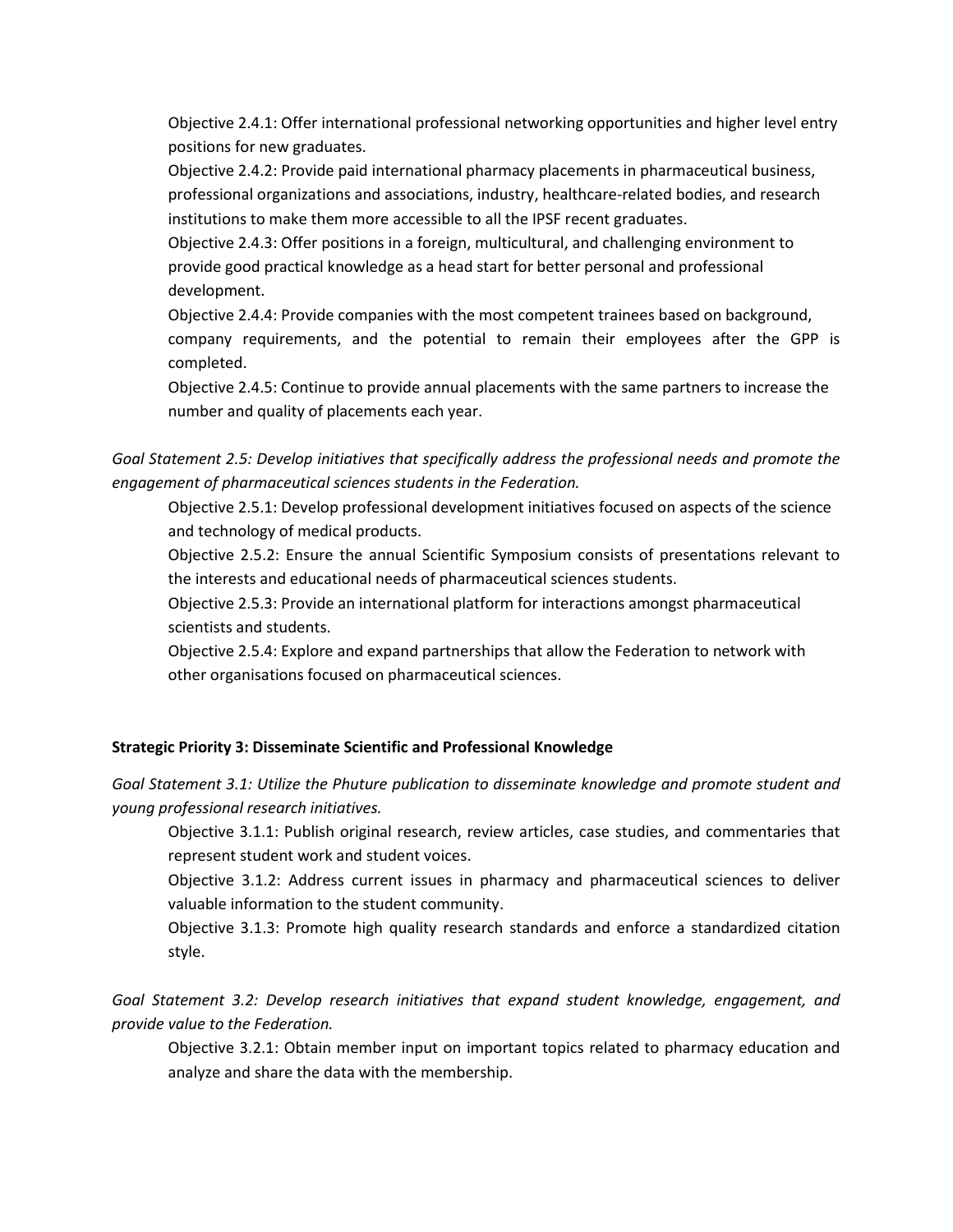Objective 3.2.2: Develop toolkits to guide student research initiatives and enhance student understanding of research in general.

Objective 3.2.3: Create and maintain a platform for interaction and collaboration among young researchers.

#### **Strategic Priority 4: Advocate for Improvements to Pharmaceutical Education Strategies**

*Goal Statement 4.1: Develop initiatives and collaborations to empower students to be engaged in pharmacy education, workforce development, and related projects.*

Objective 4.1.1: Provide members with capacity-building tools to make improvements to their education.

Objective 4.1.2: Educate members on outcomes of the annual FIP Global Conference on Pharmacy and Pharmaceutical Sciences Education.

Objective 4.1.3: Increase student voices and input in workforce development through pharmacy education on a global level through the World Health Organization (WHO) and the International Pharmaceutical Federation (FIP),

Objective 4.1.4: Strengthen our partnership with FIPEd in relation to collaborative research initiatives.

## **Strategic Priority 5: Encourage the Formation and Development of National Pharmaceutical Student Organisations without Trespassing on Their Domains**

*Goal Statement 5.1: Grow IPSF membership in each region and engage those members in the activities of the Federation on a regional and international level.*

Objective 5.1.1: Conduct and implement an annual Regional Symposium in all five Regions. Objective 5.1.2: Provide member organisations with IPSF-produced promotional material to be available to students at all times through various channels, especially during national (student) congresses.

Objective 5.1.3: Design and develop standardized, annually reviewed, and updated IPSF promotional materials with a specific focus on the relevant IPSF Regional Office.

Objective 5.1.4: Support and assist in the development of new organisations when aligned with the purpose and aims of the Federation.

## **Strategic Priority 6: Provide a Platform for Member Organisations to Exchange Knowledge, Experience, and Ideas**

*Goal Statement 6.1: Continue evidence- and user-based development of various online platforms.* Objective 6.1.1: Consolidate and standardize the platforms for discussion and maintenance of working documents for the Federation.

Objective 6.1.2: Develop and optimize platforms for requesting and collecting member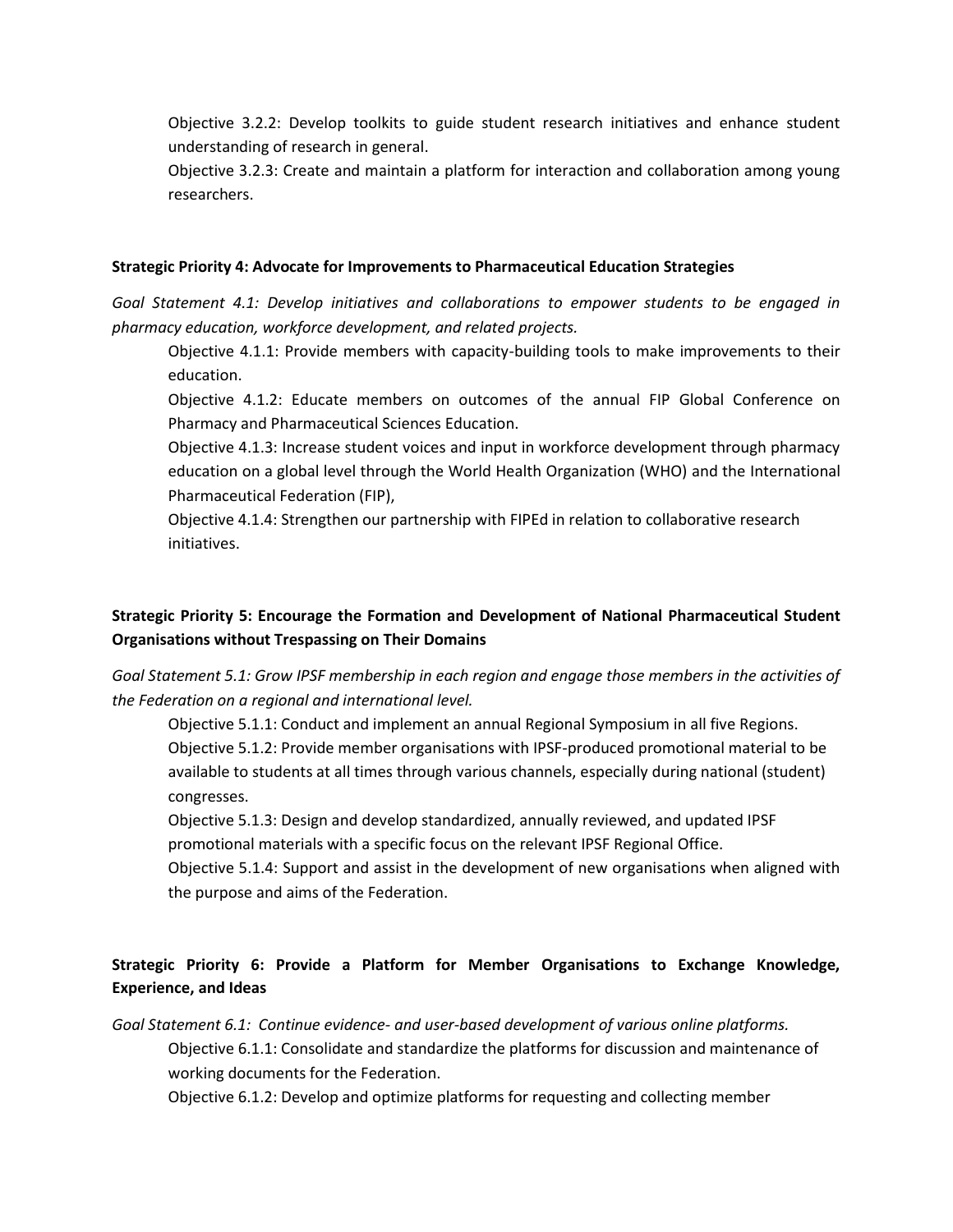contributions to new and developing ideas.

Objective 6.1.3: Stimulate the development and addition of new open-source or cost-effective technologies for disseminating information and interacting with Federation members.

Objective 6.1.4: Develop evidence-based policies for improving bidirectional communication.

*Goal Statement 6.2: Continue development of the Young Researcher's Forum.*

Objective 6.2.1: Create an annual meeting of the YRF at World Congress to share research information, ideas, and best practices.

Objective 6.2.2: Facilitate discussion throughout the year about obstacles and solutions to various aspects of research.

Objective 6.2.3: Create an opening and welcoming environment for those who are interested in research opportunities.

**Strategic Priority 7: Strengthen International Dialogue and Cooperation of the Federation with Student, Professional, Governmental, and Non-Governmental Organisations**

*Goal Statement 7.1: Grow IPSF membership and engage those members in the activities of the Federation.* 

Objective 7.1.1: Ensure activity in the Global Contact Person Group of at least 90% of IPSF Member Organisations.

Objective 7.1.2: Create, develop, and implement in-person activities for Contact Persons and Student Exchange Officers.

Objective 7.1.4: Increase engagement of Friends of the Federation, Honorary Life Members, and Individual Members in the activities of the Federation.

Objective 7.1.5: Develop an IPSF Alumni Network that will bring alumni experiences and skills back to the Federation and its members.

*Goal Statement 7.2: Further develop and nurture the relationship between IPSF and the International Pharmaceutical Federation (FIP).* 

Objective 7.2.1: Aim to contribute to the organisation of the Pharmaceutical Sciences World Congress to foster the Federation's relationship with FIP, the Board of Pharmaceutical Sciences, for pharmaceutical science students represented by the Federation.

Objective 7.2.2: Maximise available opportunities for IPSF participation in FIP World Congresses, including booth exhibition, the IPSF Business Meeting, and IPSF-led sessions. Objective 7.2.3: Foster collaboration with the FIP Head Office, Board of Pharmacy Practice, Board of Pharmaceutical Sciences, and the FIP Education Initiative on advocacy, professional development, pharmacy education, and public health.

*Goal Statement 7.3: Develop and maintain partnerships with outside organisations whose purpose and aims align with those of the Federation.* 

Objective 7.3.1: Strengthen ties with partner student-led NGOs by concretizing collaboration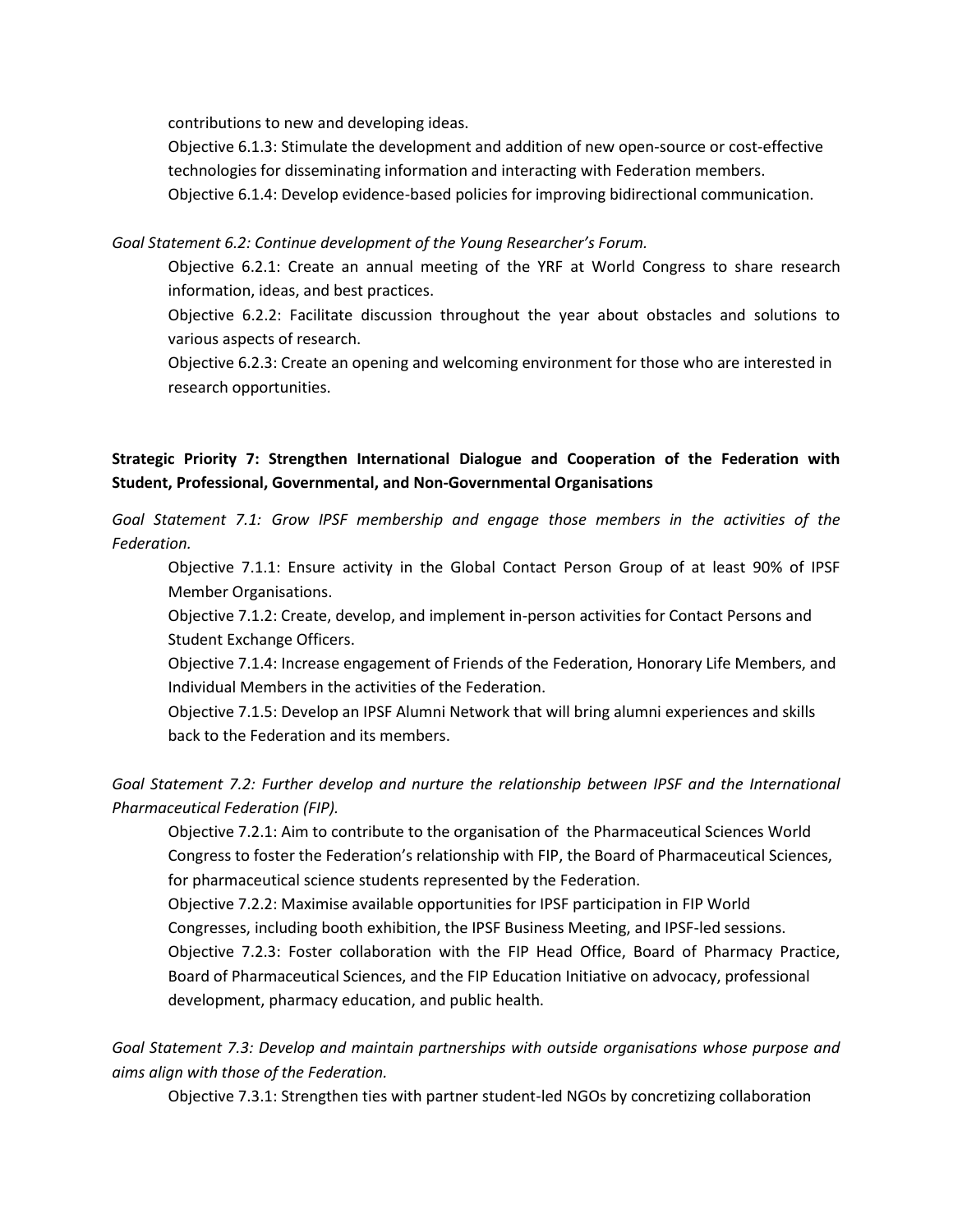with project co-organisation and advocacy.

Objective 7.3.2: Seek out new partnerships with organisations that will assist the Federation in furthering its purpose and aims.

*Goal Statement 7.4: Further expand and develop official relations with the World Health Organisation (WHO).* 

Objective 7.4.1: Adapt relevant IPSF portfolios to allow for more effective human resources allocation to the partnership.

Objective 7.4.2: Strengthen and consolidate regional collaboration between WHO and IPSF Regional Offices.

Objective 7.4.3: Explore the possibility of a special Non-State Actor engagement as one of the only two representatives of student interests to WHO.

### **Strategic Priority 8: Advocate for Improvements to Health Systems**

*Goal Statement 8.1: Contribute to the progress of the UN Sustainable Development Goals.* Objective 8.1.1: Utilise the Federation's consultative status with UN Economic Social Council to contribute to global efforts on the UN Sustainable Development Goals. Objective 8.1.2: Evaluate and report on the Federation's initiatives in terms of contribution to the achievement of UN Sustainable Development Goals.

*Goal Statement 8.2: Ensure policy and advocacy efforts of the Federation focus on the impact of members on improvement of global health and health systems.*

Objective 8.2.1: Consolidate the Federation's policy and advocacy strategy to amplify the voice of members in global health.

Objective 8.2.2: Provide strategic support and guidance to members for advocacy initiatives on a local, national, and regional level.